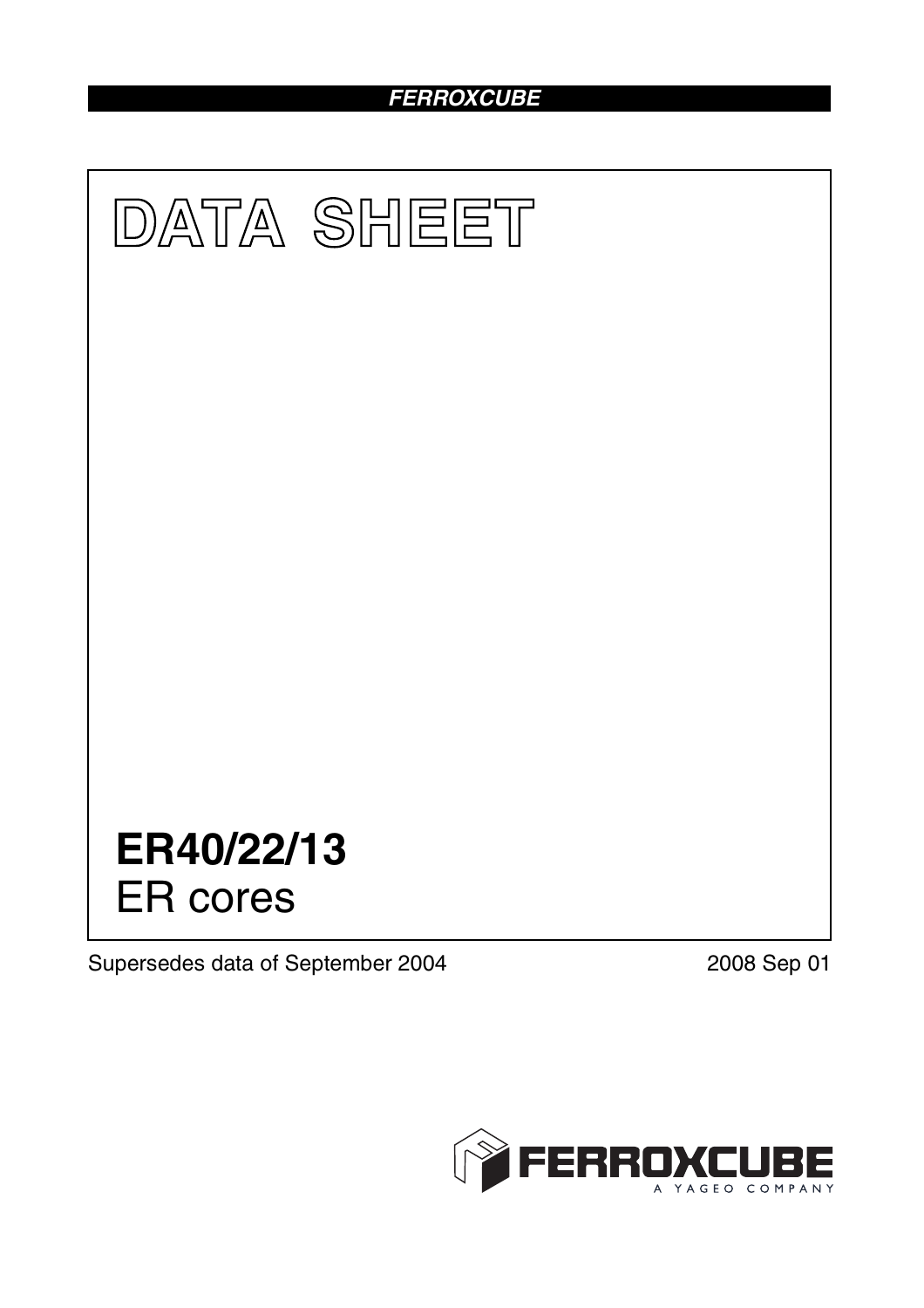# ER cores ER40/22/13

### **CORE SETS**

## **Effective core parameters**

| <b>SYMBOL</b>             | <b>PARAMETER</b>  | <b>VALUE</b> | <b>UNIT</b>     |
|---------------------------|-------------------|--------------|-----------------|
| $\Sigma(I/A)$             | core factor (C1)  | 0.658        | $mm-1$          |
| $V_{\rm e}$               | effective volume  | 14600        | mm <sup>3</sup> |
| $\mathsf{l}_{\mathsf{e}}$ | effective length  | 98.0         | mm              |
| $A_{\rm e}$               | effective area    | 149          | mm <sup>2</sup> |
| <b>\</b> min              | minimum area      | 139          | mm <sup>2</sup> |
| m                         | mass of core half | $\approx$ 37 | g               |



# **Core halves**

Clamping force for  $A_L$  measurements, 50  $\pm$ 20 N. Gapped cores are available on request.

| <b>GRADE</b> | A <sub>L</sub><br>(nH) | μ <sub>e</sub> | <b>AIR GAP</b><br>$(\mu m)$ | <b>TYPE NUMBER</b> |
|--------------|------------------------|----------------|-----------------------------|--------------------|
| 3C90         | $3600 + 25\%$          | $\approx$ 1900 | $\approx$ ()                | ER40/22/13-3C90    |
| 3C94         | $3600 + 25\%$          | $\approx$ 1900 | $\approx$ 1                 | ER40/22/13-3C94    |

# **Properties of core sets under power conditions**

|              | B (mT) at                                       | CORE LOSS (W) at                             |                                                  |                                                  |
|--------------|-------------------------------------------------|----------------------------------------------|--------------------------------------------------|--------------------------------------------------|
| <b>GRADE</b> | $H = 250$ A/m;<br>$f = 25$ kHz;<br>$T = 100 °C$ | f = 25 kHz:<br>$B = 200$ mT;<br>$T = 100 °C$ | $f = 100$ kHz;<br>$B = 100 mT$ ;<br>$T = 100 °C$ | $f = 100$ kHz;<br>$B = 200 mT$ ;<br>$T = 100 °C$ |
| 3C90         | >320                                            | $\leq 1.8$                                   | < 1.9                                            |                                                  |
| 3C94         | $\geq$ 320                                      | –                                            | $\leq 1.45$                                      | $\leq 8.7$                                       |